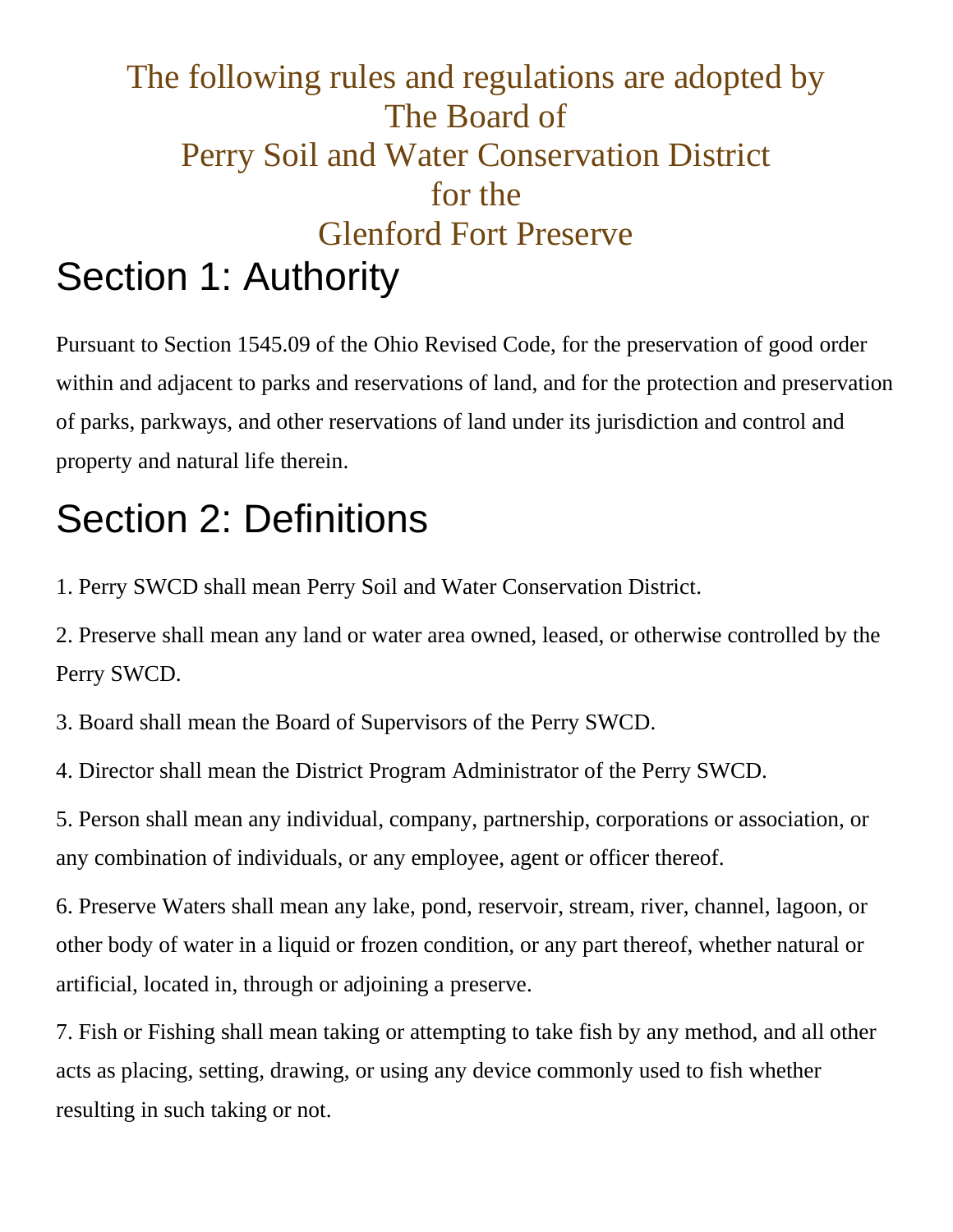8. Animal or Animals shall mean and include, but not be limited to, quadrupeds, birds, fish, reptiles, amphibians, crustaceans, mollusks and insects either domestic or wild.

9. Pet shall mean an animal that has been adapted or tamed to live in intimate association with or for the pleasure or advantage of people and includes but is not limited to dogs, cats, birds, rabbits, and hamsters.

10. Vehicle shall mean every conveyance with wheels, treads, or other means of locomotion.

11. Motor Vehicle shall mean any vehicle propelled or drawn by power other than muscular power.

12. Alcohol shall mean all liquids containing one half of one percent or more alcohol by weight. Alcohol means ethyl alcohol as defined under chapter 4301.01

(B) 1. Alcoholic beverages shall include all liquids as defined under Chapter 4301.01 (A)1; (B)2; (B)3; (B)5; and (B)6 of the Ohio Revised Code.

13. Permit shall mean a written document giving permission for a specific activity issued by the Perry SWCD.

#### Section 3. Removal or destruction of property and natural feature.

1. Removal of Property: No person in the preserve shall remove or move any property, natural feature or part thereof including but not limited to, any building, equipment, sign, rock, stone, mineral formation, earth, wood, tree, shrub, flower, plant, nut or other seed from the park without a permit from the Director. Nor shall any person in a preserve have in his or her possession any property, natural feature, or part thereof having been so affected.

2. Destruction of Property: No person in a preserve shall injure, break, destroy, tamper with, cut, chop, carve, write upon, mutilate, set fire to, deface, dig, paint or damage in any manner any property, natural feature or part thereof, any building, equipment, structure, nesting box, sign, rock, stone, mineral formation, earth, wood, tree, shrub, flower, plant; nor shall any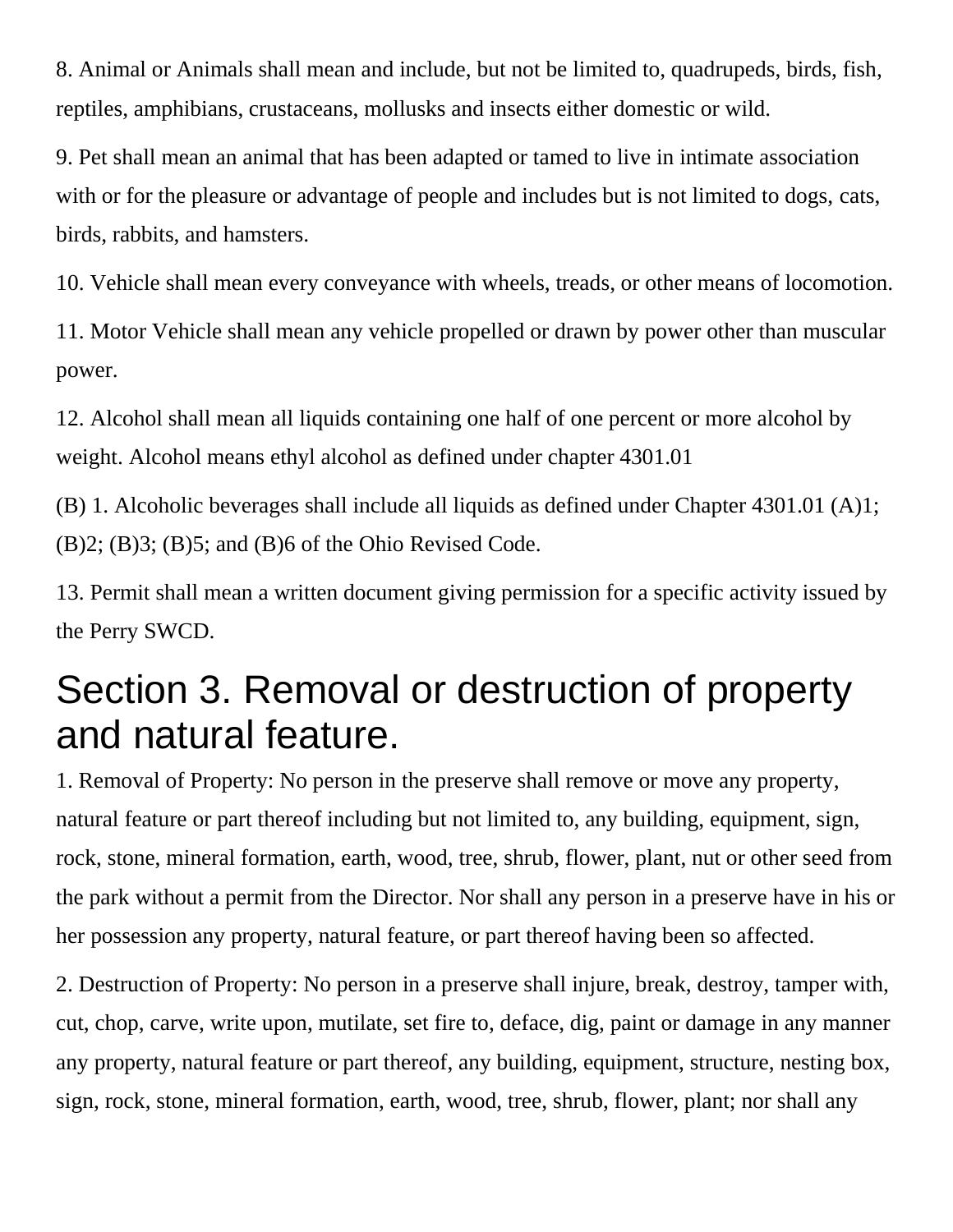person in the preserve have in his or her possession any property, natural feature, or part thereof having been so effected.

3. Water Impoundment: No person in the preserve shall impound or cause to be impounded any preserve water or in any other way alter or affect the normal flow of such waters without a permit from the Director.

## Section 4: Deposit of Material

1. Littering or Dumping in the Preserve: No person shall deposit, discard, dump or leave behind any material of any kind in the preserve without a permit from the Director except materials arising from the normal use and enjoyment of the preserve and then only in receptacles which have been provided for this purpose.

2. Littering or Dumping Next to the Preserve: No person shall, adjacent to the preserve, deposit, discard, dump or leave behind any waste material including, but not limited to, paper, garbage, ashes, or refuse which may blow, wash, or be other transported into the preseve park.

3. Dumping of Hazardous Materials: No person in or adjacent to the preserve shall place or permit to be placed in any preserve lands or waters any hazardous, noxious or harmful substance, either solid, liquid or gas or containers of such, which may render such land or waters harmful or inimical to the public health or to animal and or plant life.

4. No person shall dump, discard, deposit, or leave behind any hazardous, noxious or harmful substance, solid, gas or liquid or any container of such, into any receptacle, pit or dumpster in the preserve.

#### Section 5: Protection of Animals: Hunting and Fishing

1. Fishing: No person shall fish in preserve waters in a manner, or at a time, prohibited by Chapter 1533 of the Ohio Revised Code as now in effect or as hereafter amended.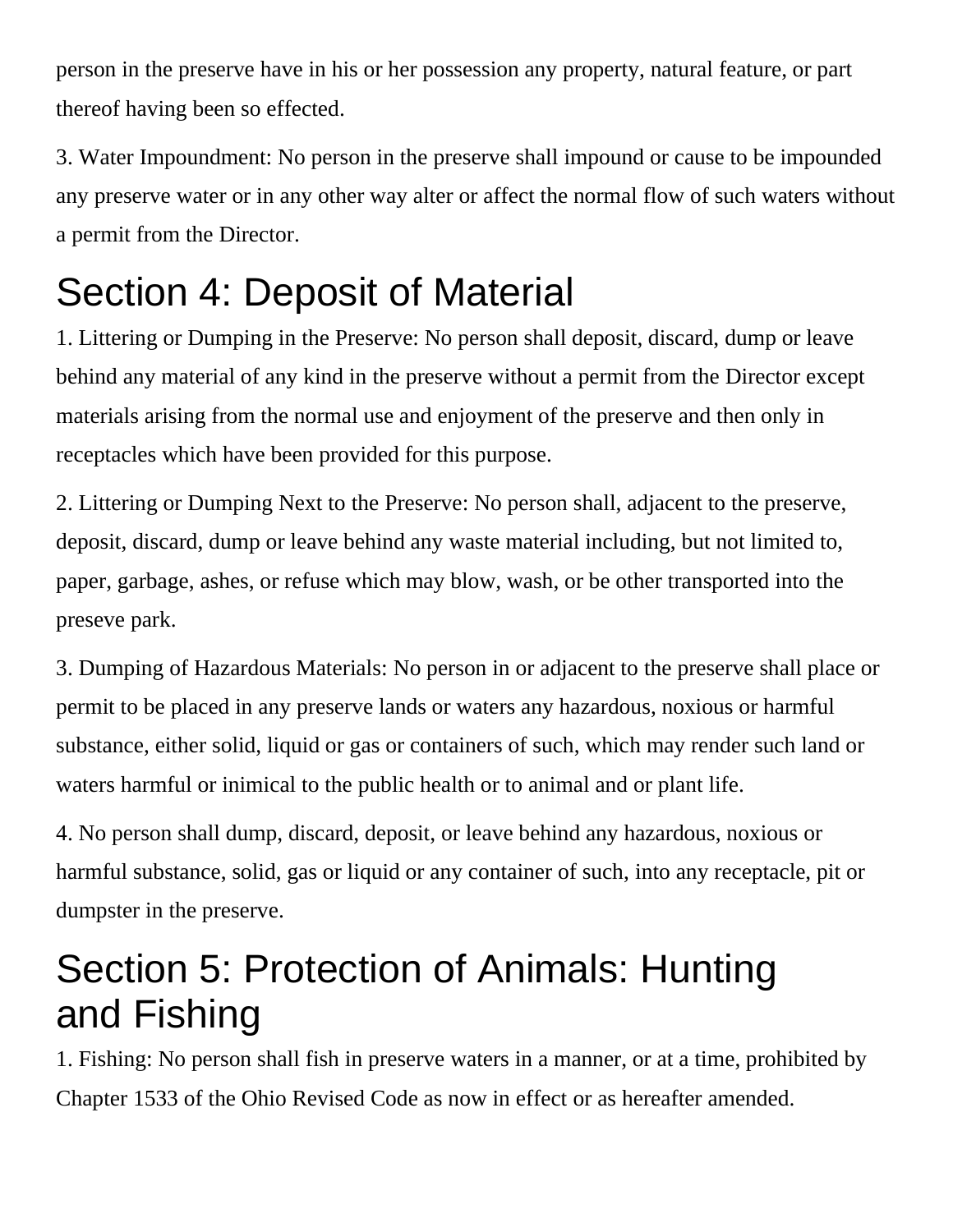2. Hunting: No person in a preserve shall hunt, capture, take, trap, snare or in any other way abuse, molest, injure, pursue or destroy any animal.

3. Tampering with Nests: No person in the preserve shall move, tamper with, injure or destroy any bird nest or egg or any insect or animal habitation.

4. Preserve Fishing Regulations: No person in the preserve shall take fish in any manner from any lake, pond or impounded body of water contrary to posted fishing regulations, including but not limited to season, minimum size or limit of catch. The use of unattended hooks, traps, nets, spears or gigs, or bows and arrows for fishing is prohibited.

5. Taking of Animals: No person shall capture, take or remove from the preserve including, but not limited to any animal, reptile, bird, amphibians by hook or hooks and or snagging, netting or spearing or any other fishing method. No person shall fish in preserve waters in violation of any sign or signs prohibiting fishing.

6. Spot Lighting: No person shall throw or cast the rays of a spot light or any other artificial light including motor vehicle head lights from any vehicle upon the preserve drive, public road or highway into any preserve land between the hours of sunset and sunrise for the purpose of spotting wildlife, except for law enforcement officers or employees of the Perry SWCD or Ohio Department of Natural Resources in the performance of their duties.

#### Section 6: Animal Control

1. Leash Rule: No person shall bring into, have or keep in the preserve any dog, cat or any other animal, wild or domestic, unless such animal is controlled by a lead of six feet (6') or less and under the immediate physical control of the owner or custodian or unless such animal is kept in a vehicle or suitable cage. The owner of any pet or animal shall be responsible at all times for the observance of any regulations whether or not the pet or animal is under the care or control of the owner or another.

2. Unruly Animal: No pets or other animals shall be allowed to become obnoxious, aggressive or disturbing to the other users of the preserve, nor shall any pet or animal be allowed to pursue any wildlife inside the park by lead, control or command.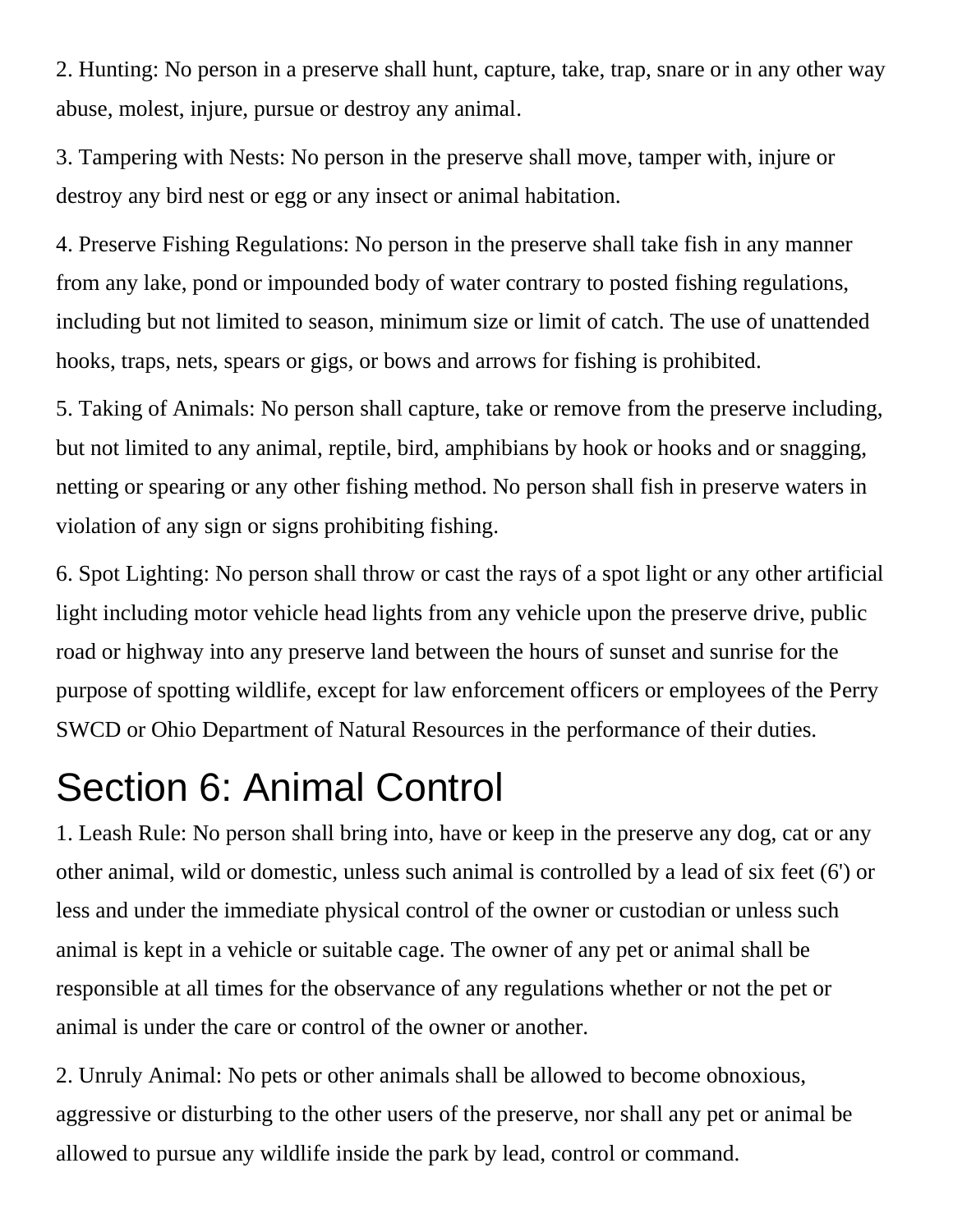3. Lead an Animal with a Vehicle: No person while in or on a vehicle, shall lead or permit to be led, any leashed pet or animal.

4. Horse in the Preserve: No person in the preserve shall ride or have under his control a horse except in areas designated for this purpose.

5. Ride a Horse as to Endanger: No person in the preserve shall ride a horse in such a manner as to endanger the rider, the horse or any other person or any other property.

6. Abandon Animals: No person in or adjacent to the preserve shall release or abandon any wild or domestic animal or fish of any kind without a permit from the Director.

7. Grazing of Animals: No person shall herd, graze, drive or permit any animal, live stock or poultry to run at large in the preserve.

8. Animal Feces: No person shall leave any pet feces on any Preserve trail, road or parking lot area.

9. Designated Areas: No person shall bring or keep any animal in any building or area in the preserve not designated for that purpose, except that disabled persons may bring or keep guide or other animals, specifically trained for the purpose of aiding any such person.

10. Perry SWCD shall have the right to impound or destroy any feral, at large or diseased animal, wild or domestic, found in the preserve.

#### Section 7: Aerosol Paint Cans

1. Possession of Paint: No person in a preserve except Perry SWCD employees or its agents shall carry on or about his or her person a container capable of propelling paint by means of a gaseous charge or by pumping, nor shall any person possess any paint of any kind.

2. Use of Paint or Other Chemicals: No person shall possess, discharge, use, shoot or spray any item used to discharge any liquid, paint, gas, pellets or balls in the preserve.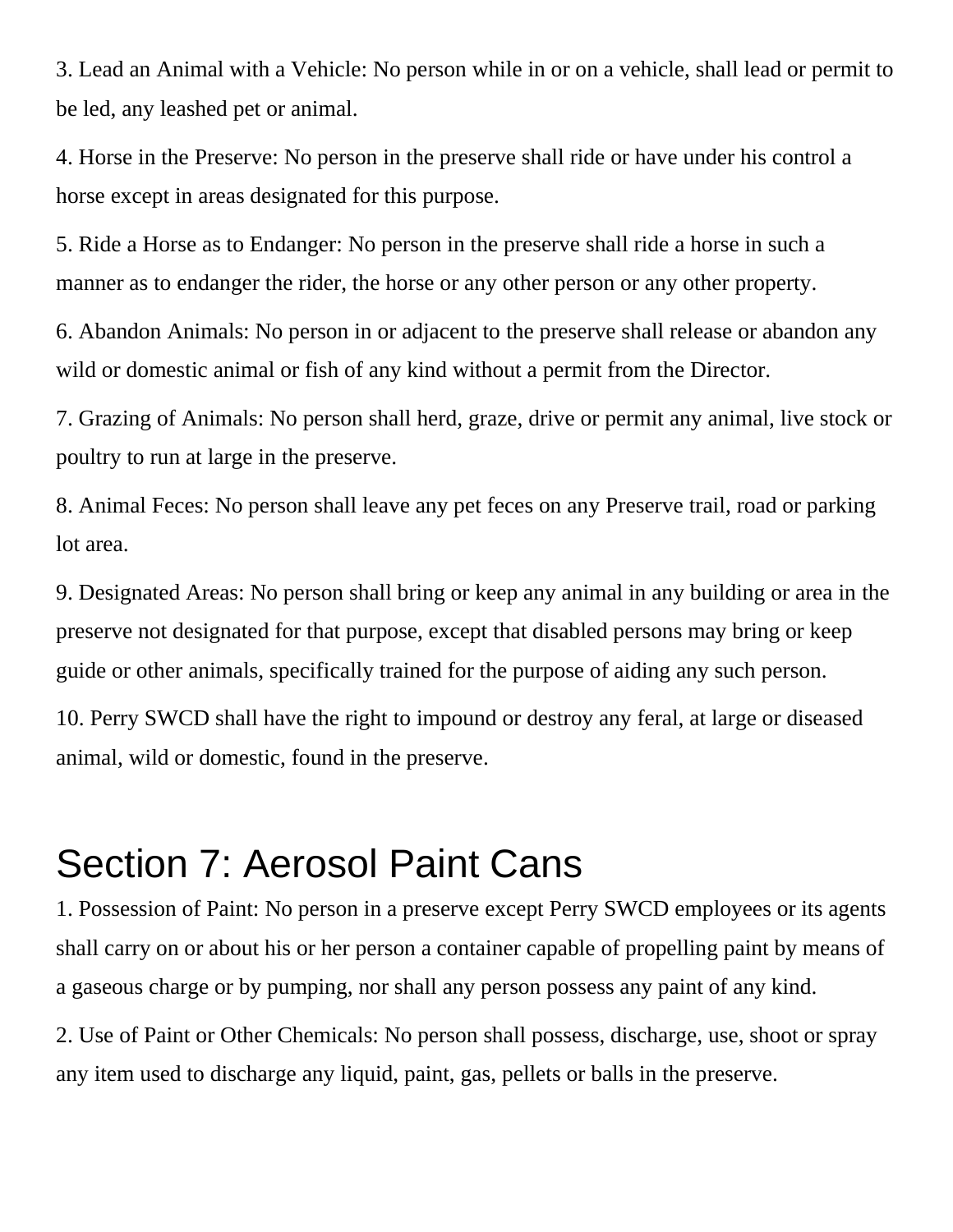## **Section 8: Personal Conduct**

1. Disorderly Conduct: No person in or adjacent to the preserve shall conduct himself by work or by act, in a riotous, disorderly, boisterous or other manner so as to disturb the peace and good order in the preserve.

2. Noise: No person in or adjacent to the preserve shall operate or play a radio, T V, musical instrument, or amplified sound equipment so as to disturb peace and good order in the preserve. Nor shall any speakers/amplifiers or similar equipment be displayed outside of a vehicle. Nor shall any device or equipment of such be audible for more than fifty (50) feet from the device without a specific permit from the Director.

3. Games of Chance: No person in the preserve shall solicit or procure participants for, engage in, or promote any game, which is played for money or other thing of value without a permit from the Director.

4. Throwing Objects: No person shall throw, toss, drop, propel or cause directly or indirectly, the throwing, tossing, dropping, or propelling any object over or off any cliff, precipice bridge, observation tower, or similar structure or natural formation in or adjacent to the preserve.

5. Loitering: No person or group of persons shall loiter in or near any facility or structure, or loiter in or near a motor vehicle or vehicles, on or about a motorcycle or cycle while within or adjacent to preserve lands.

6. Loitering Near a Restroom: No person in the preserve shall loiter in the vicinity of a toilet and no person over the age of six (6) shall enter the toilet facilities provided for the exclusive use of the opposite sex except for Perry SWCD personnel and law enforcement personnel in the line of their duties.

7. Resisting: No person in the preserve shall willfully resist, obstruct, or abuse a Ranger or other law enforcement officer while such Ranger or law enforcement officer is engaged in the execution of his duties.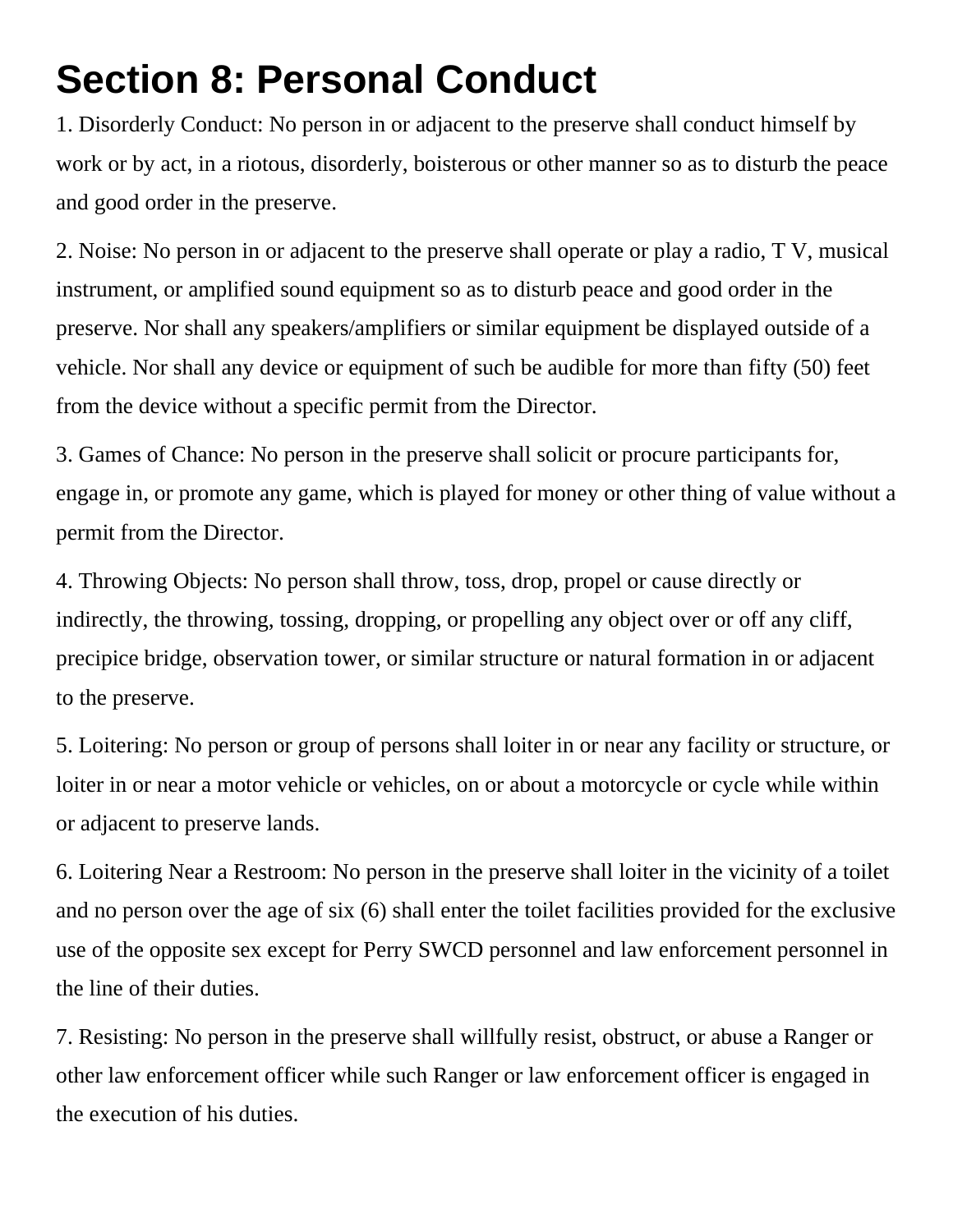8. Obstruction: No person in the preserve shall willfully do any act that hampers or impedes a Perry SWCD official or employee in the performance of the official's or employee's duties.

9. Assault: No person in the preserve shall assault or commit bodily injury upon another or engage in or abet in any fight, quarrel, or other disturbance.

10. Unlawful Assemblage: No person or groups of persons shall assemble in or adjacent to the preserve for any purpose or in a riotous assemblage or with intent to annoy, harass, or inflict property damage or bodily injury upon another person or persons or inflict damage to the preserve or property.

11. Soliciting: No person shall solicit or attempt to solicit another to engage in an act of sex perversion or solicit or request another to commit, perform, or engage in any lewd, lascivious, obscene, or indecent act of behavior for money or other thing of value where such solicitation is knowingly offensive to the party being solicited.

12. Indecent Exposure: No person in the preserve shall expose his or her private parts or engage in masturbation or commit, perform or engage in any sexual conduct, lewd, lascivious, obscene, illicit, carnal, or indecent act of behavior or engage in conduct that to an ordinary observer would appear to be sexual conduct or masturbation.

13. Alcohol: No person in the preserve shall drink, sell, offer for sale or possess an intoxicating liquors or alcoholic beverages without a permit from the Director. Rangers and other law enforcement officers may confiscate intoxicating liquors and alcoholic beverages.

14. Under the Influence: No person shall be intoxicated or be under the influence of any intoxicating liquor, alcoholic beverage, controlled substance as defined in Ohio Revised Code Section 3719.41.

15. Drug Abuse: No person in the preserve shall sell, offer for sale, possess, receive, use, administer to his or herself or others, or possess any equipment for administering, any narcotic drug, opiate, hallucinogen, amphetamine or barbiturate except as provided by law. Any narcotic drug, opiate, hallucinogen, amphetamine or barbiturate in the preserve may be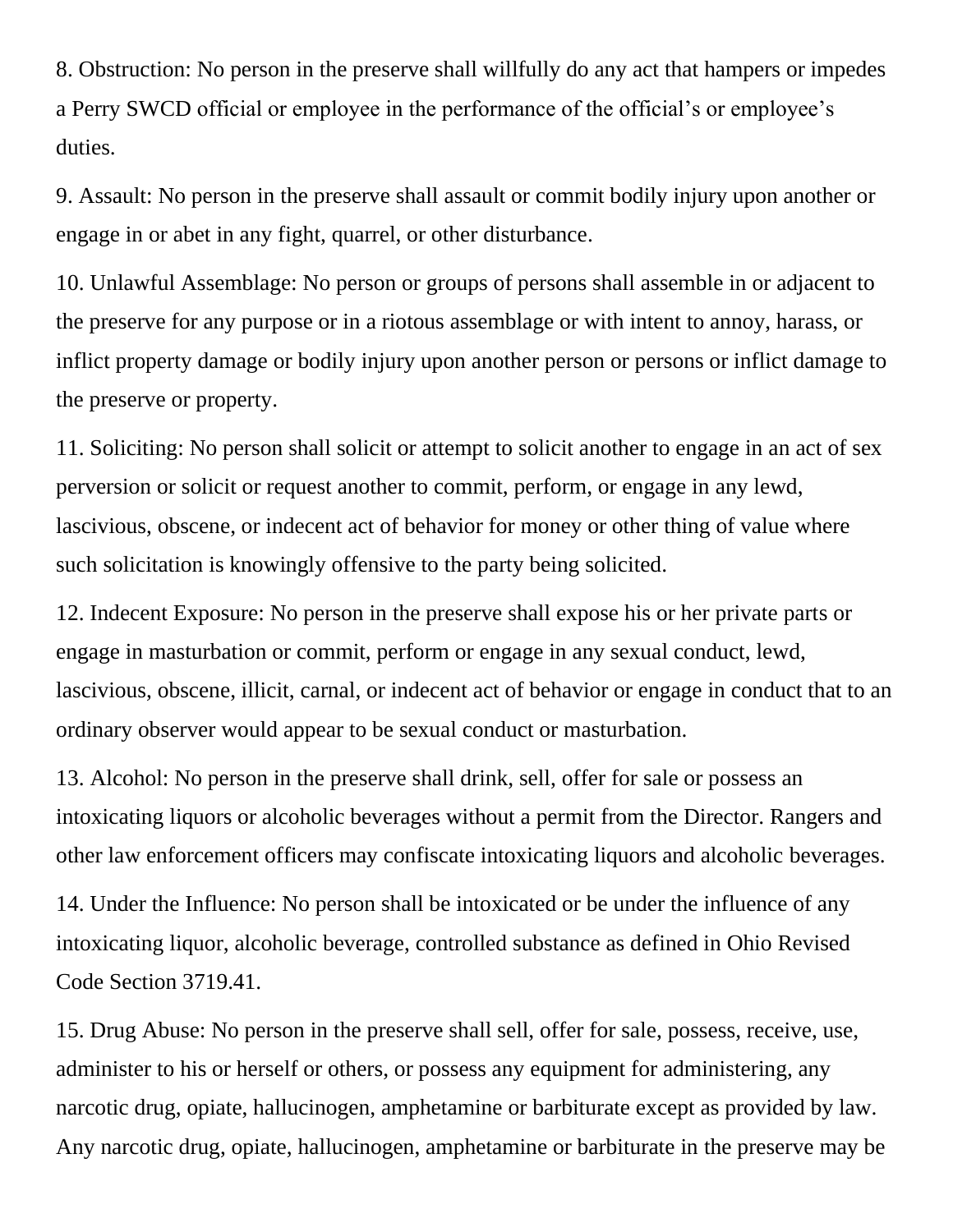confiscated by Rangers or other law enforcement officers, excepting those as provided by law.

16. Swimming: No person shall swim or wade in any preserve waters except in designated areas, nor shall any person swim, wade or cross any river or stream during a period of high water when there is no structural crossing provided.

## Section 9: Fires and Grills

1. Fires: No person in the preserve shall start or maintain a fire except in a place or at site designated for this purpose.

2. Fires Prohibited: No person in the preserve shall build a fire at a time, location or period when the Director has prohibited the building of fires.

3. Collecting Wood: No person shall collect any wood in inside the preserve for any purpose.

4. Cooking Devices: No person in the preserve shall start or maintain a gas grill, charcoal grill, charcoal fire, or any other cooking device or material other than in picnic areas designated for such devices. The contents of all personal cooking devices shall be extinguished and dumped in a trash container. No portable grills will be permitted in shelters or on picnic tables.

5. Air Pollution: No person shall cause or allow the burning of garbage, waste material, trash, refuse, vehicle or any part thereof or other combustibles within or adjacent to the preserve so as to cause smoke, odor, sparks, dust, dirt, or other residue to come upon, pass through or over the preserve which would cause air pollution nuisance or danger.

## Section 10: Unauthorized Structures

1. No person in the preserve shall construct, erect, or in any other way build any structure or form without a permit from the Director.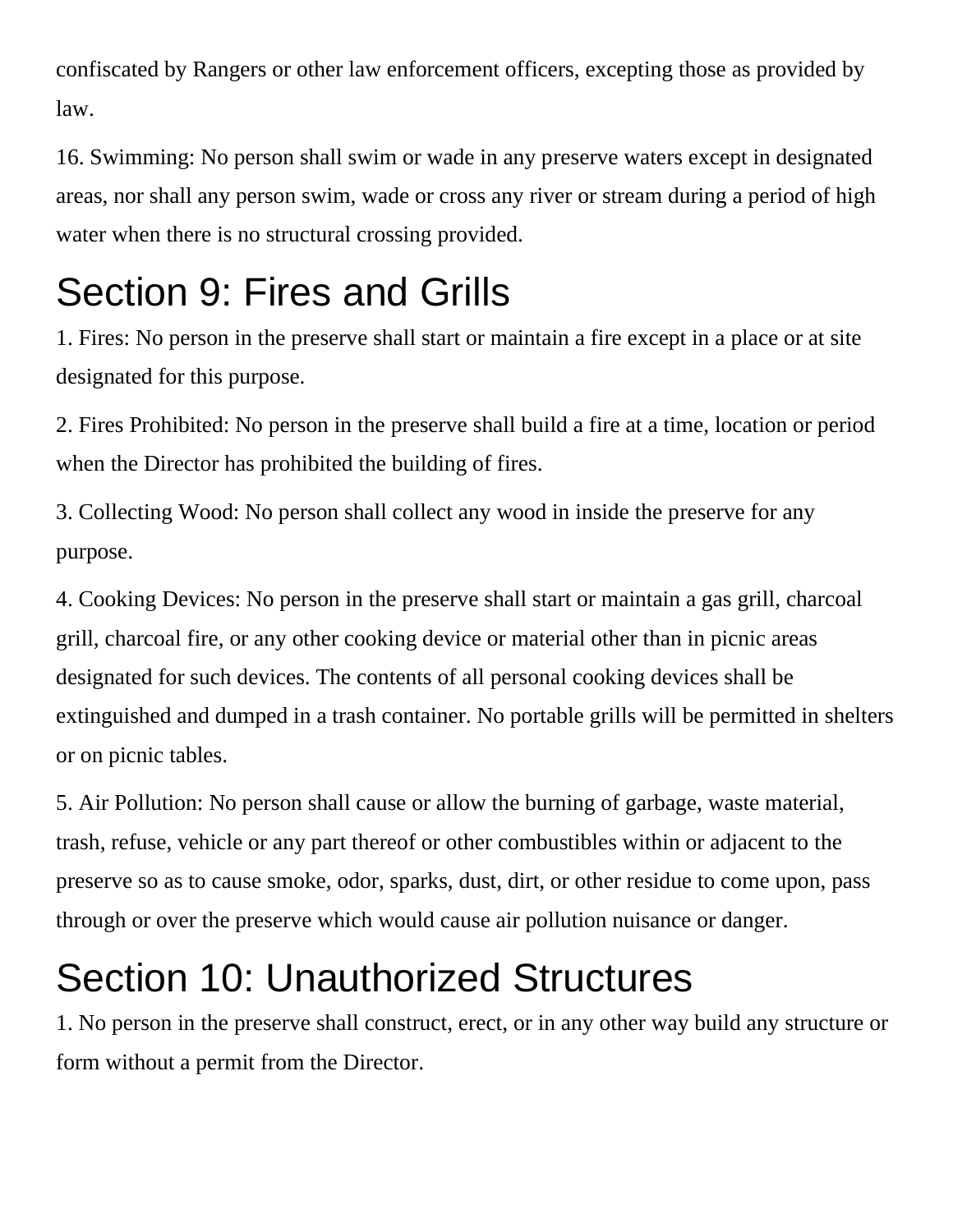2. No person in the preserve shall set up temporarily or otherwise erect a tent, dining fly, awning or any other large device used to escape the elements without a permit from the **Director** 

# Section 11: Camping

1. No person in the preserve shall establish or maintain any camp or other temporary lodging or sleeping place within the preserve without a permit from the Director

# Section 12: Picnicking

1. No person in the preserve shall engage in picnicking activities except in areas designated for this purpose.

2. No person shall leave personal possessions or equipment in preserve area or structure unattended except with written permission from the Director.

3. No person shall abuse any structure, facility, or area in the preserve, and upon use of such structure, facility, or area, upon vacating cause it to be left in an unreasonably or unclean manner or condition.

## Section 13: Commercial Activities

1. No person in the preserve shall sell, offer for sale any article, privilege, or service, including but not limited to the use of photographs, video tapes, audio tapes or any other form used in advertisements or any other form of communications unless such sale or offer is pursuant to a contract with Perry SWCD.

2. No person shall beg, peddle or solicit for money, a privilege or service, including but not limited to the use of flyers, statements, banners, books, brochures, pamphlets, papers or any other article used to communicate such without a permit from the Director.

3. No preserve, in part or in whole, shall be used, inside preserve boundaries or out, for any commercial purposes, either by sale or commercial use, including but not limited to the use of photographs, video tapes, audio tapes or any other form used in advertisements or any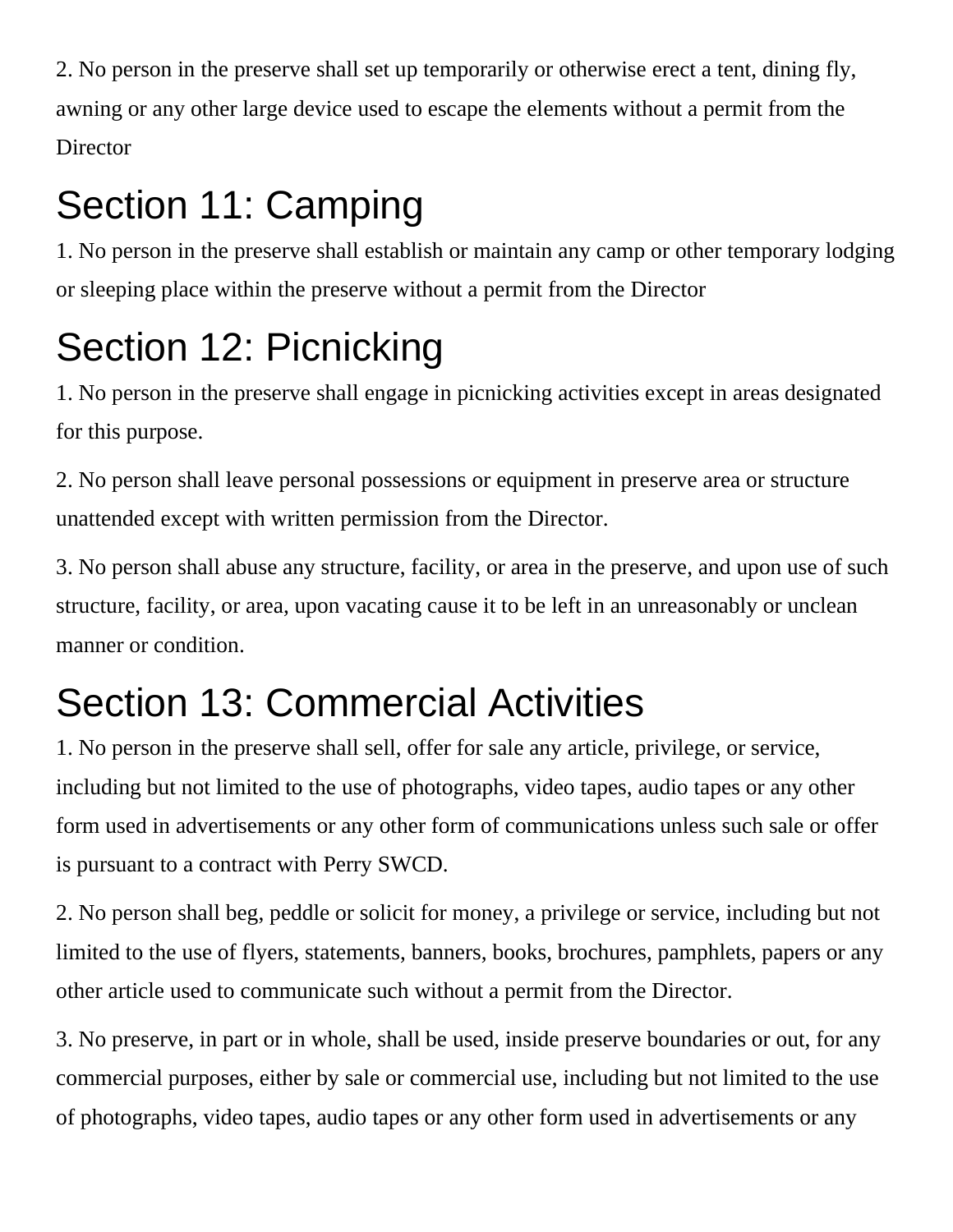other form of communications without a permit from the Director or pursuant with a contract with the Perry SWCD.

# Section 14: Erecting and Attaching Signs

1. No person in the preserve shall erect a sign or attach a sign to property owned or controlled by the Perry SWCD, other than a permanent sign on a vehicle, without a permit from the Director.

2. No person shall attach by staple, tack, nail or any other device or material used to temporarily or permanently hang or post any sign, banner, party decorations or any other item on Perry SWCD property including but not limited to any shelter, sign, post or natural feature.

## Section 15: Hours of Use

1. After Hours: No person without a permit from the Director or unless participating in a Perry SWCD sponsored program and then only during the hour or hours of the program, shall enter or remain in the preserve except during the hours between 8:00 a.m. and sunset each day.

2. Emergencies: No person shall be permitted to enter, remain, stop or park within the confines of the preserve during a period of an emergency so declared by the Director, Ranger or other law enforcement agency.

## Section 16: Firearms and Weapons

1. Discharging: No person in or outside the preserve except Rangers and other law enforcement officers shall shoot or discharge into or in the preserve a bow and arrow, firearm, missile, slingshot, air or gas guns or any other missile-throwing device except by a permit by the Director. Archery equipment may be discharged in designated areas.

2. Concealed Carry Permit Holders: CCW permit holders shall comply with all rules governing Ohio CCW permits.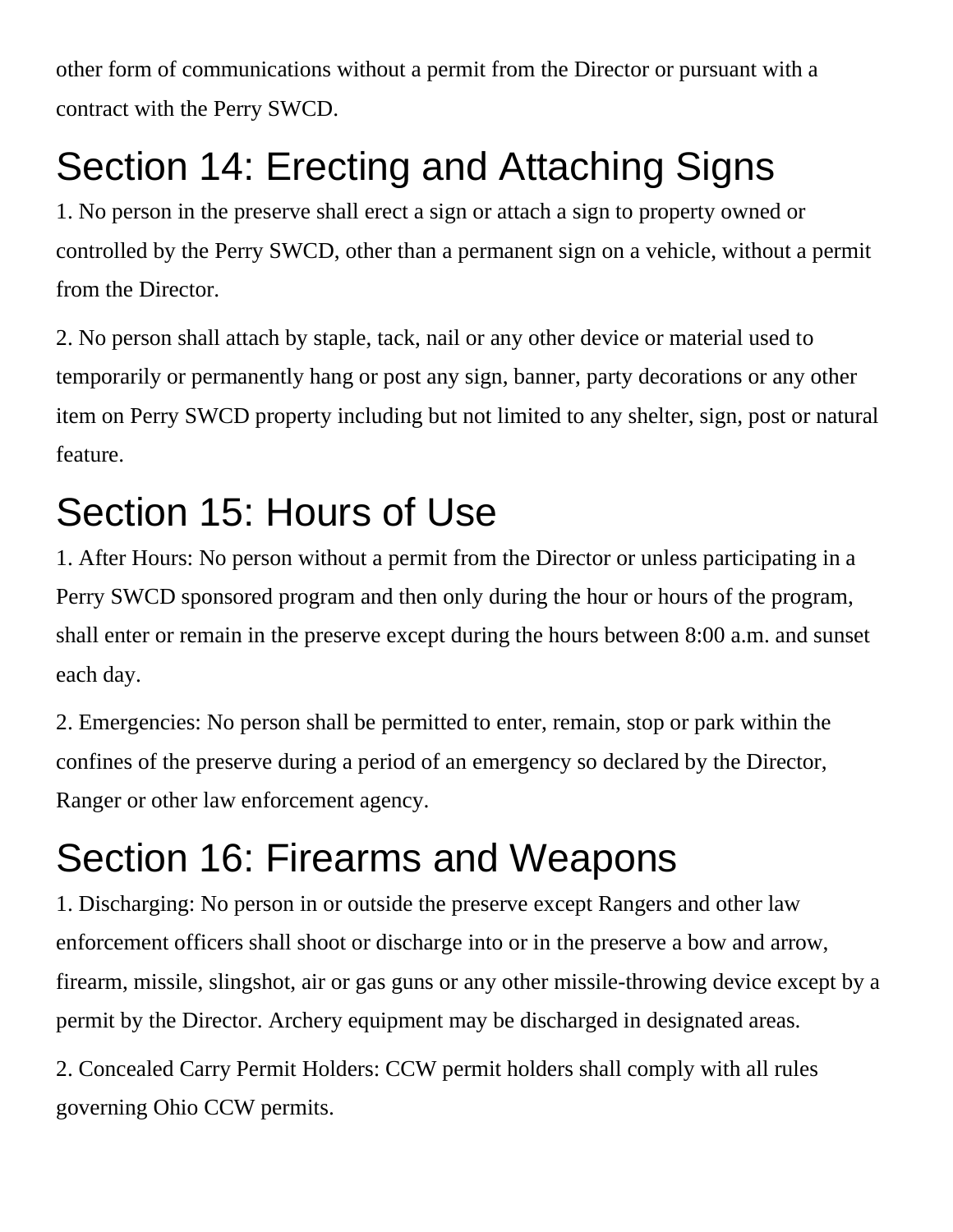## Section 17: Fireworks and Explosives

1. Possession: No person in the preserve shall have in his possession any fireworks or explosives or shall cause any fireworks or explosives to ignite or detonate without a permit from the Director, nor shall any person adjacent to the preserve ignite or detonate any fireworks or explosives into the preserve.

2. No person, in or adjacent to the preserve with purpose to interfere with the use or enjoyment of the preserve, shall employ or cause to discharge any tear gas device, pepper spray, stink bomb, smoke generator or other devices releasing a substance which is harmful or offensive to persons, plants or wildlife, or which tends to cause public harm or panic.

## Section 18: Vehicles and Traffic

1. All motor vehicles and operators shall comply with the requirements of all sections of the Ohio Revised Code pertaining to motor vehicles and operators, while using Perry SWCD property.

2. All-Purpose Vehicles: No person in the preserve shall operate within the preserve an allpurpose vehicle as defined in the Ohio Revised Code Section 4519.01, nor shall any person operate or have in their possession any snowmobile, farm equipment, riding lawn mowers, golf cart, go-cart, hot air balloon, airplane, hang glider, or hover craft in the preserve without a permit from the Director.

3. All horse drawn carriages and farm equipment that is used for a normal mode of transportation are permitted to use only the preserve drives and parking areas. Owners are required to dispose of properly any animal waste arising from such use.

4. Operation Off the Roadway: No person in the preserve shall operate any vehicle in or on any portion of the preserve not designated as a preserve drive nor shall any person park any motor vehicle in or on any portion of the preserve not designated as a parking area. Except for Perry SWCD personnel, fire, rescue and law enforcement personnel in the line of their duties.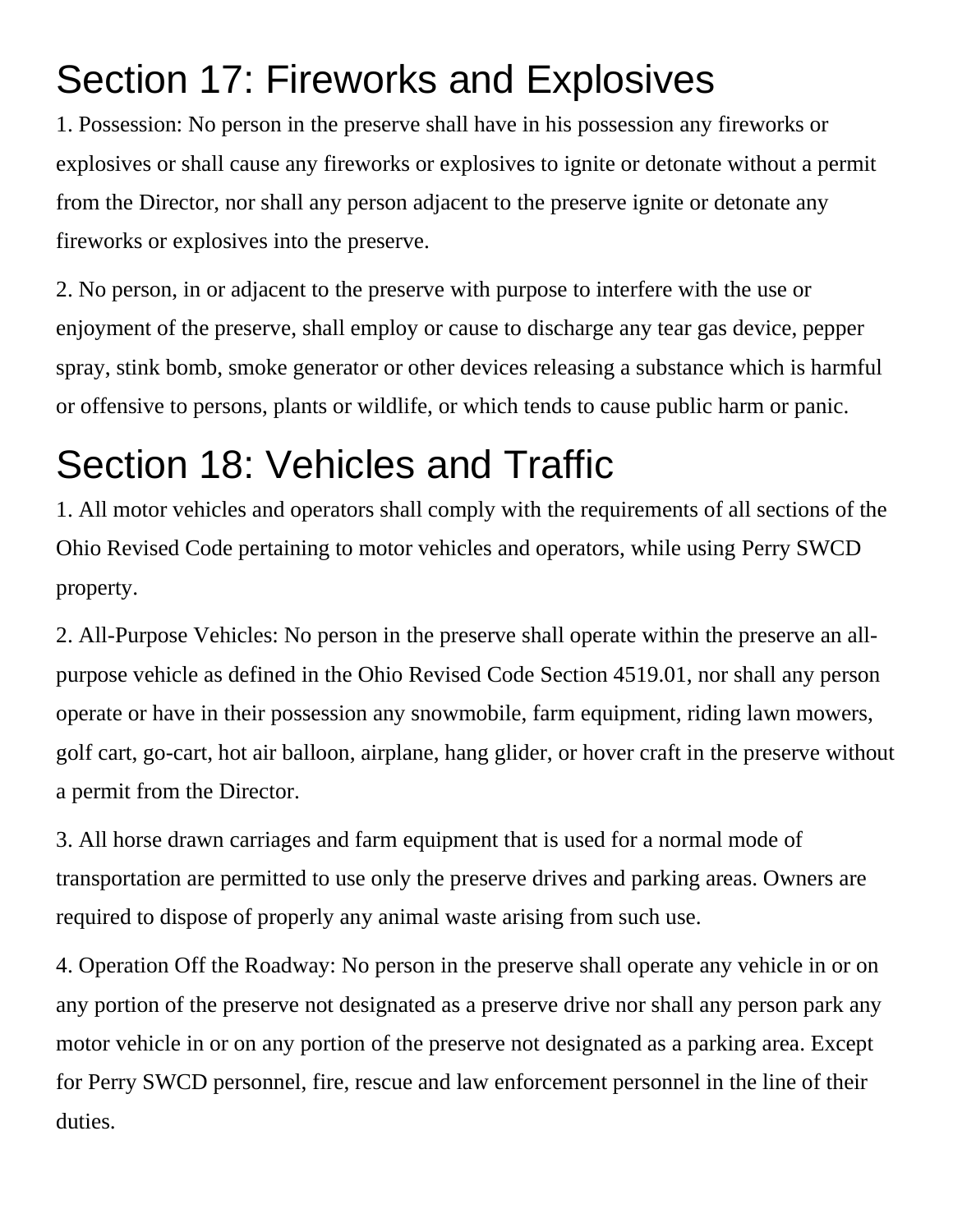5. Operation on the Trails: No person in the preserve shall ride or push any bicycle, tricycle, motorized bicycle or motorized scooter, on any portion of the preserve not designated as a preserve drive or bikeway, nor shall any person park any bicycle, tricycle, motorized bicycle or motorized scooter on any other portion of the preserve not designated as a parking area. Only handicap vehicles, which will transport only one (1) handicapped person, which may be three (3) or four (4) wheels and may be motorized by electric or muscle power, are exempt from this rule. Perry SWCD personnel, fire, rescue and law enforcement personnel in the line of their duties are an exception.

6. Operate to Endanger: No person in the preserve shall operate a vehicle in such a manner as to endanger the operator or any other person or any property.

7. Road Closed: No person in the preserve shall drive around, cause to be moved, or damage any barricade or barrier so placed to temporarily or permanently close a road to traffic, nor shall any person park, stop or abandon any vehicle in front of a gate or other device to close a roadway temporarily or permanently.

8. Direction of Travel: No person in the preserve shall operate a motor vehicle on a road or path in a direction other than that indicated by traffic signs or devices.

9. Speed: No person in the preserve shall operate a vehicle in excess of the posted speed limit.

10. Vehicle After Hours: No person shall leave a vehicle in the preserve during the hours when the preserve is closed without permission from the Director, nor is the Perry SWCD responsible for any damages or theft incurred during that time.

11. Defacing the Surface: No person in the preserve shall accelerate a motor vehicle causing the rubber tires to mark or deface preserve surfaces either in gravel, grass or on asphalt.

12. Weight Limits: No person in the preserve shall operate a motor vehicle when such motor vehicle is in excess of the ten (10) ton gross load limit without a permit from the Director.

13. Handicapped Parking: No person who is not handicapped or operating a motor vehicle to transport a handicapped person shall stop, stand or park any motor vehicle at a specially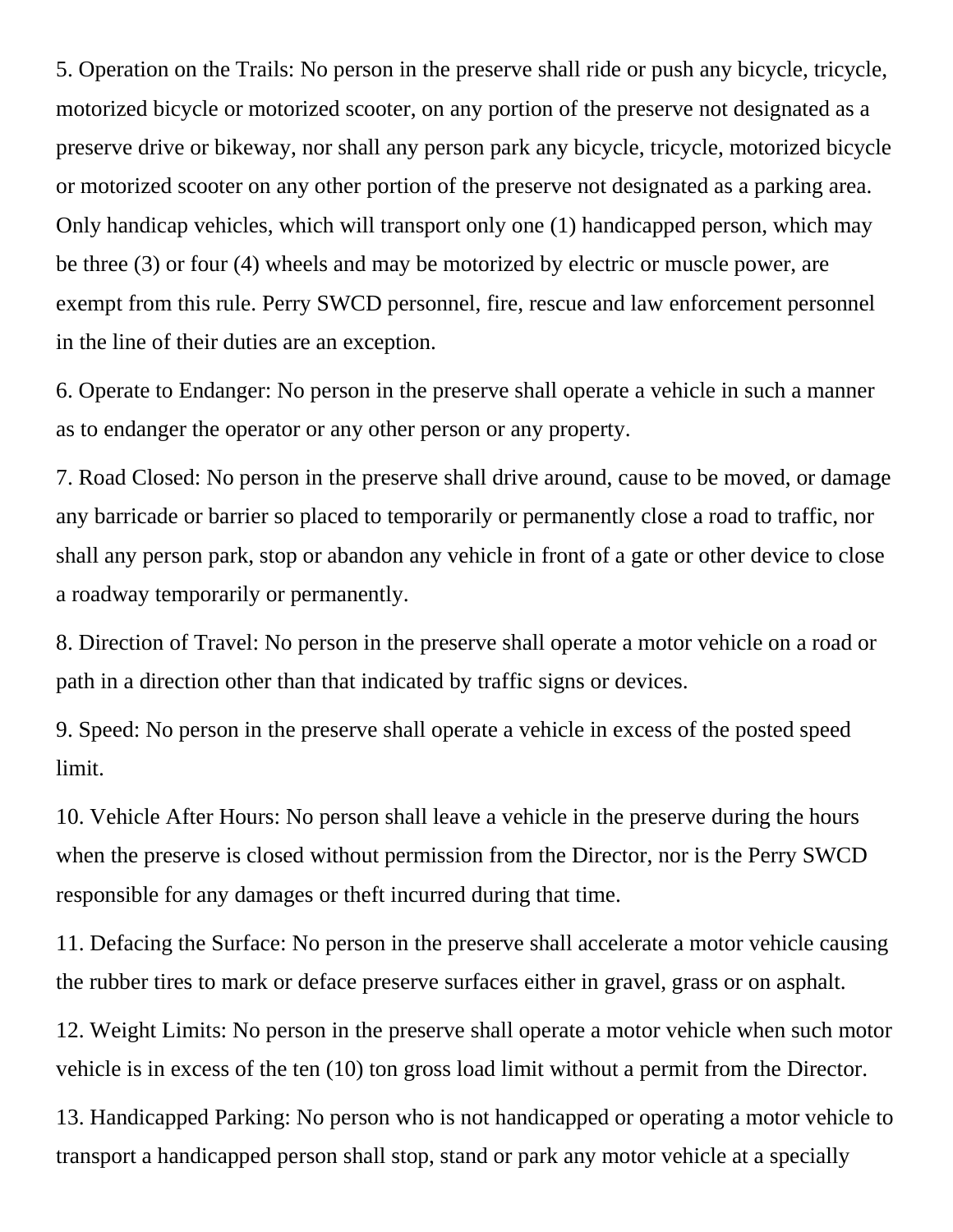designated location provided for the handicapped and such vehicle must be marked by card or by license plate designating that vehicle as such.

14. Vehicle Left in the Preserve: No person shall leave a vehicle in the preserve in excess of one (1) hour without a permit from the Director, except when such act is in connection with normal preserve visitation.

15. Vehicles in the preserve in violation of these rules and regulations shall be removed or caused to be removed by law enforcement officers to a location, in or outside of the preserve, where the same may be kept until the owners or their authorized representatives obtain an order from the Director or his representative releasing such vehicles to the owners thereof or their authorized representatives. The Perry SWCD shall not be responsible for any fee, charge or damage arising from such tow or impoundment.

## Section 19: Recreational Trail (Bikeway)

1. Motor Vehicles: Motorized and all purpose vehicles are prohibited, with the exception of authorized motorized vehicles, and motorized wheelchairs. (Motorized wheelchairs may be motorized by electric or muscular power capable of transporting one person at a time.)

2. Leash Rule: No person shall bring into, have or keep on a recreation trail any dog, cat or other animal unless such animal is controlled by a lead of 6ft. or less.

3. Private Property: No person shall enter or exit the trail across or thru the property of another without written permission of the property owner.

4. Fishing: No person in the preserve shall fish from bridges, overpasses, and locks.

5. Swimming: No person shall swim or jump from bridges, overpasses, and locks.

6. Climbing: No person shall climb, scale, or sit upon any bridge, guardrail, retention wall, fencing, lock, or physical barrier.

7. Smoking or open Flames: No person shall smoke or possess and open flame on bridges, overpasses, and or other wooden structures as part of the trail.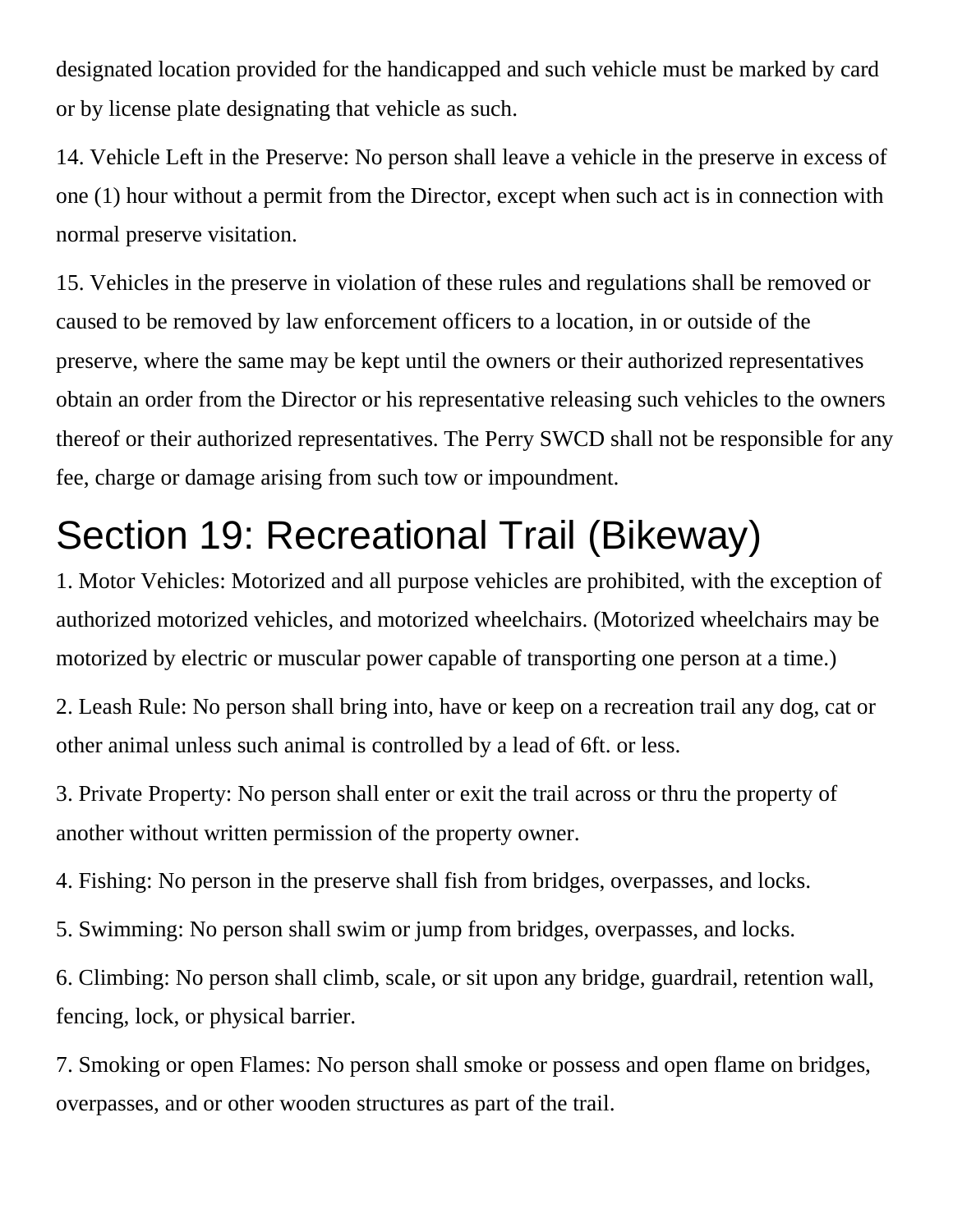## Section 21: Pedestrian Access

1. Access: No person shall travel within, through, or gain access to the preserve where pedestrian trails have not been established and appropriately marked except by the use of such trails without a permit from the Director.

2. Trail Closed: No person shall enter or remain on a trail closed to the public without a permit from the Director.

## Section 22: Special Activities

1. Authorized Events: No person, individual, individuals or, groups or organizations shall conduct, sponsor or promote any public meeting speech, parade, concert, theater, athletic event, weddings or any other public or private activity in the preserve without a permit from the Director.

2. Permits: No person or group or people shall violate the rules of the permit issued by the Perry SWCD unless such changes have been made through permit issuer. The person whose name is on the permit will be held responsible for any violations of Preserve rules and regulations or of the permit.

3. Sledding, Ice Fishing, and Ice Skating: No person shall engage in sledding, skiing, ice skating or ice fishing except in areas and times designated by the Director.

4. Golf: No person in a park shall practice or play golf in preserve except in areas designated for such purpose by the Director.

5. Metal Detectors: No person in the preserve shall have in their possession, operate or use any metal detector of any kind or form without a permit from the Director.

6. Climbing and Rappelling: No person in the preserve shall climb or rappel any rock escarpment, tree, structure, or any other natural feature without a permit from the Director.

7. All approved recreational activities may only be conducted in designated areas.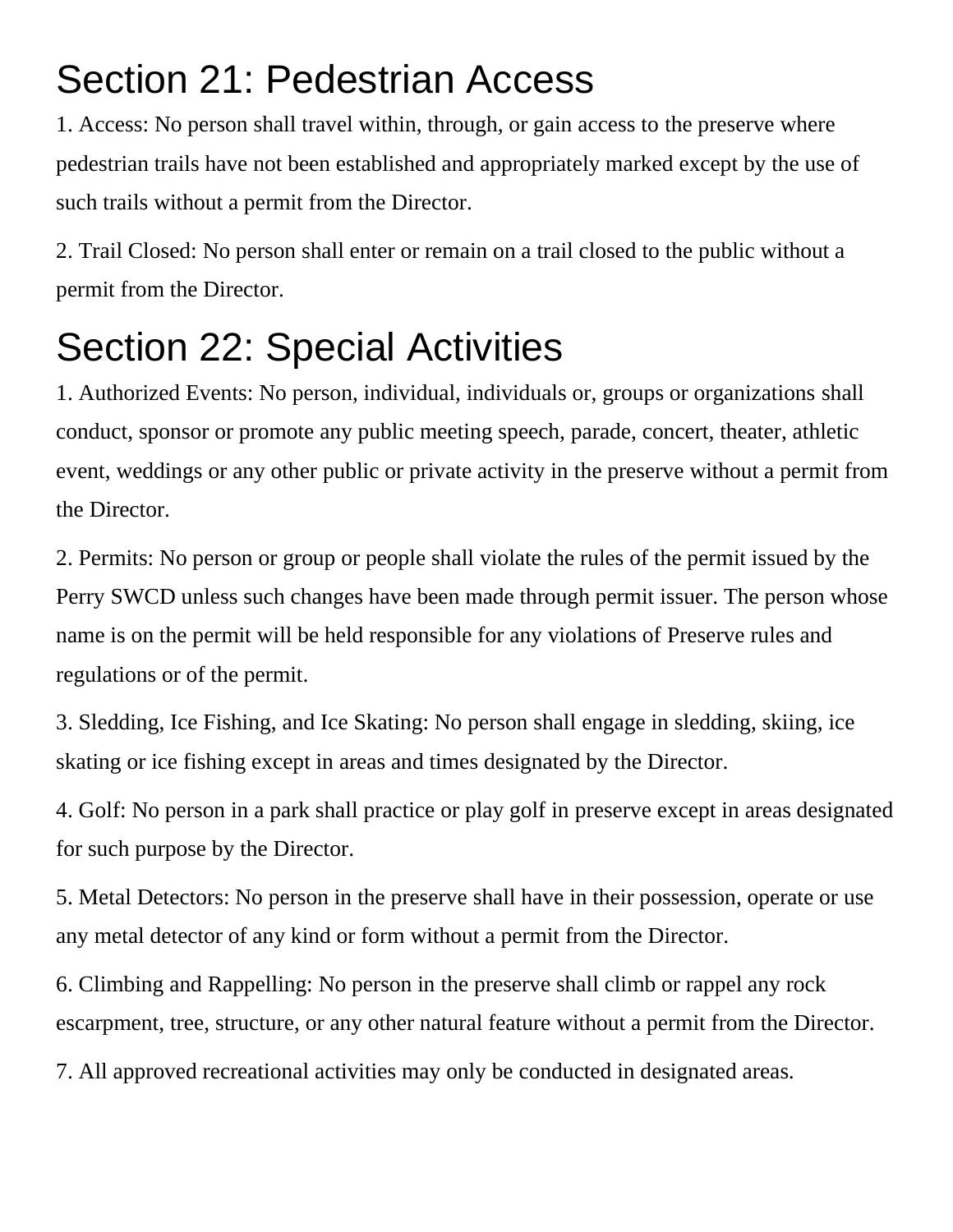## Section 23: Failure to Comply

1. No person in or adjacent to the preserve shall fail or refuse to comply with any reasonable order relating to the regulation, direction, or control of traffic, or to any order lawfully given by law enforcement officer.

# Section 24: Employee Exemption

1. Acts of employees or officials of the Perry SWCD, to the extent necessary for the performance of their authorized duties, shall be exempt from the provisions of these rules and regulations.

## Section 25: Ejection from Preserve

1. Law enforcement officers, officials, and employees of the Perry SWCD or its agents may order any person violating any of the provisions of these rules and regulations or the laws of the State of Ohio to leave the preserve and no person shall fail to obey such an order.

# Section 26: Penalty

1. Person: Pursuant to Section 1545.99 of the Ohio Revised Code, any person who violates any provision of the rules and regulations shall be fined not more than one hundred dollars (\$100.00) for the first offense; for each subsequent offense such person shall be fined not more than five hundred dollars (\$500.00).

2. Organization or Group: Any organization violating any of these rules and regulations shall be guilty of a minor misdemeanor. Each violation shall be a separate offense. No organization shall violate a rule adopted under this resolution. If an organization violates a rule adopted under this resolution, the organization shall be fined not more than one thousand dollars (\$1,000.00) for each offense pursuant to Ohio Revised Code 2929.31(A).